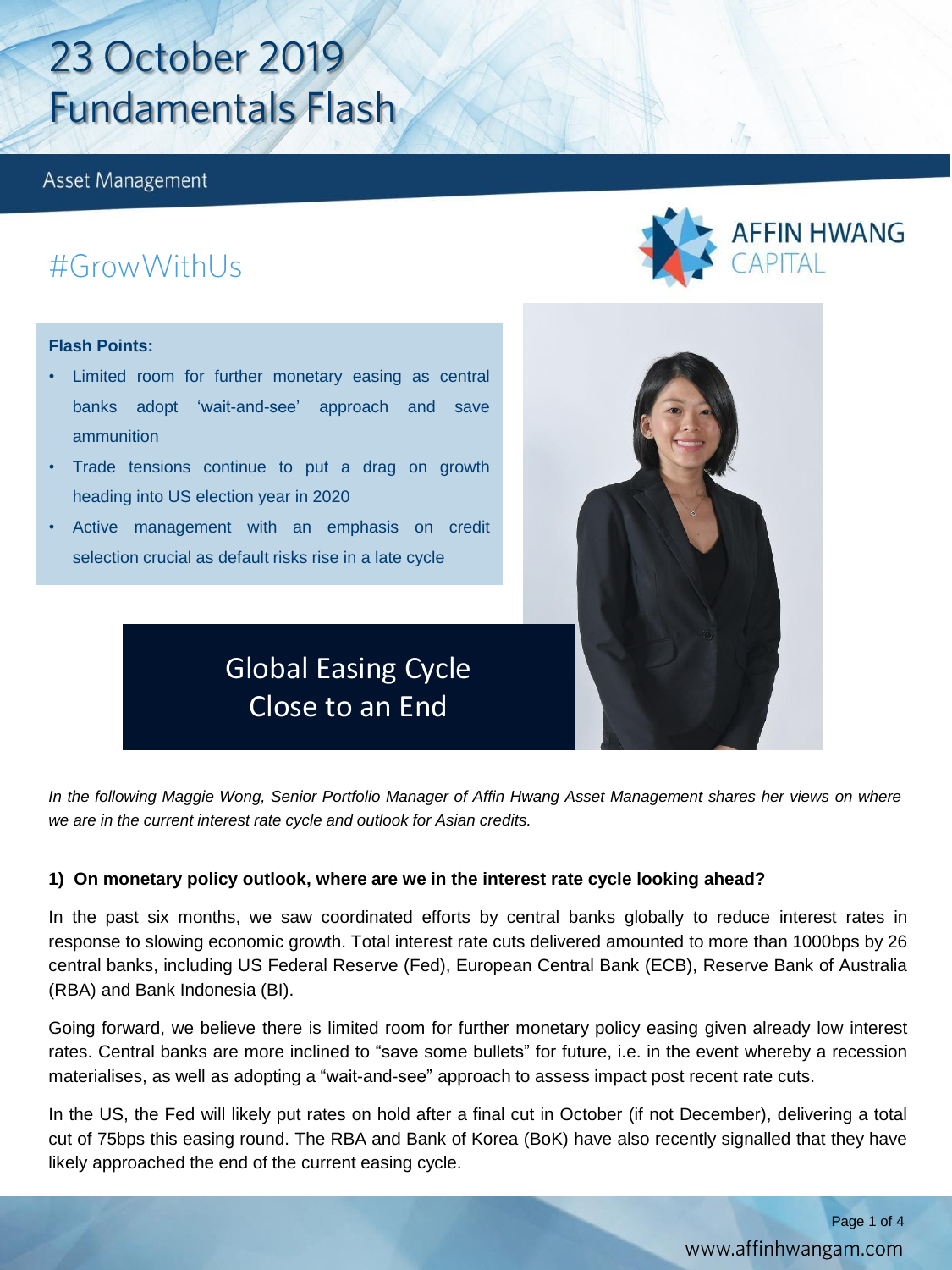Asset Management



## #GrowWithUs

At the same time, we are also seeing a transition whereby central banks are now passing the baton to governments to prop-up growth (i.e. from monetary easing to fiscal easing). For example, there is increasing pressure on various European governments to launch fiscal stimulus. Other countries which have implemented fiscal stimulus recently include but not limited to France, Netherlands and India.

Therefore, expectations are that global interest rates are close to bottoming out in the near term. Having said that, I do not foresee central banks reverting to an interest rate hike cycle anytime soon. The biggest risks (both upside and downside) to my view would be ongoing trade negotiations and US inflation.

### 2) Which currencies do you think can continue to outperform against the US dollar in the year ahead?

Perhaps, the UK Sterling Pound (GBP) which has taken a big hit since the 2016 referendum, as markets factored in the risk of a no-deal Brexit. As recent developments in the UK have significantly lowered the risk of a no-deal Brexit, there could be room for the GBP to rally further.

While I think upside room for the USD is capped, there isn't any country/currency that stands out as US growth is still outperforming the rest of the world. That said in the medium term, the EUR and JPY could outperform USD as both currencies continue to trade cheaply on a real effective exchange rate (REER) basis.

Furthermore, both the Eurozone and Japan are running on a current account surplus, whereas the US is running on twin deficits (current account and fiscal account deficit). The JPY is also a good hedge against a sell-off for risky assets in a risk-off environment.

## 3) From a macro standpoint, which economies do you think are likely to give us cause for concern as **we go forward?**

Even though the risk of global recession remains low at this current juncture, among the "big-4 economies" the likelihood of Eurozone and Japan falling into recession next year is high. Germany's GDP contracted by 0.1% in Q2 and highly likely will contract again in Q3, triggering a technical recession.

In 2017, Germany accounted for 28% of Euro Area economy, followed by the UK which is going through a volatile period. Hence, it is likely that the Eurozone will dip into recession in 2020.

As for Japan, exports have tumbled given the slowdown in global growth and collapse in global trade volumes. The government has recently hiked VAT from 8% to 10% and this is expected to also weigh on growth.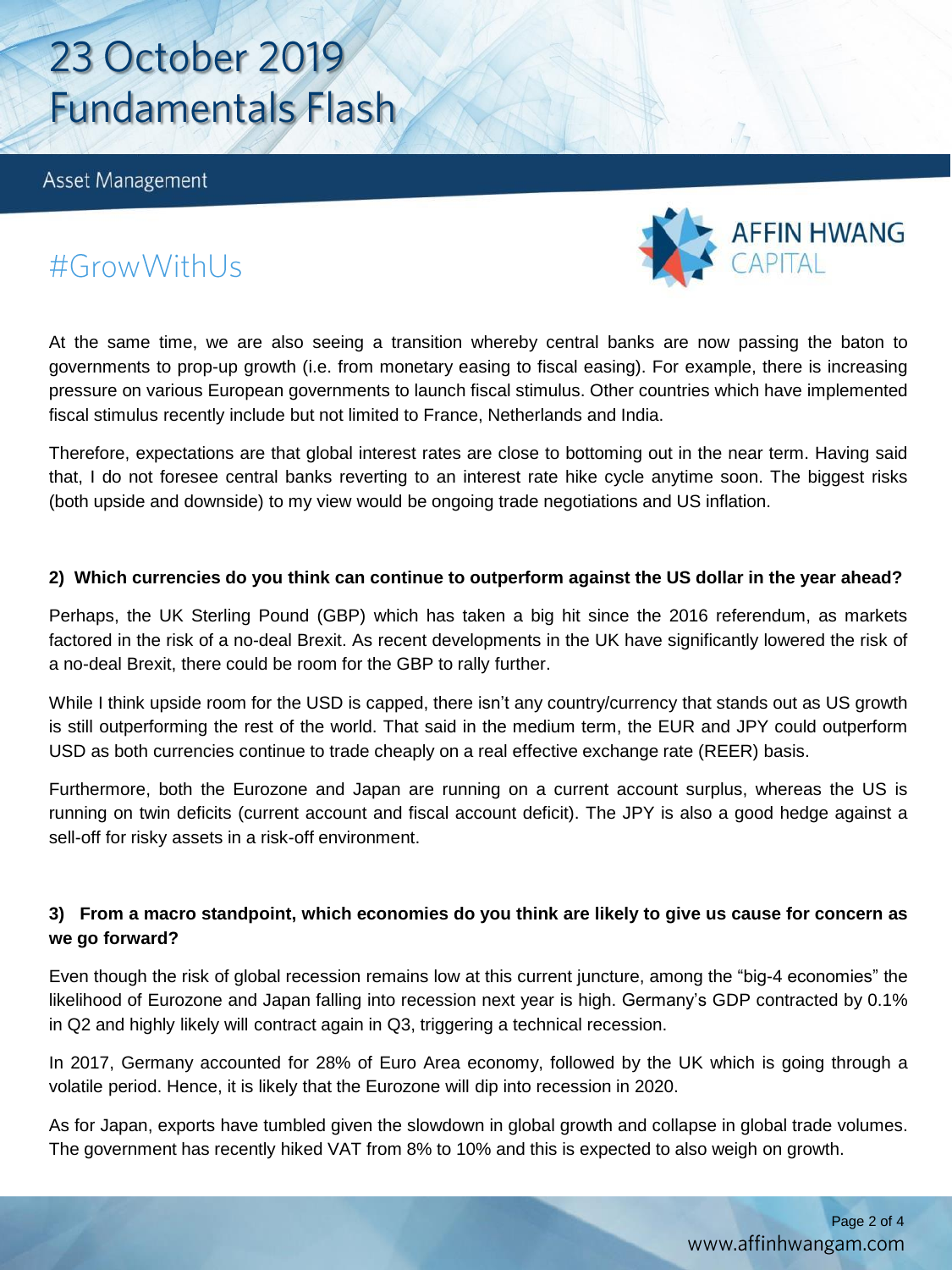Asset Management



# #GrowWithUs

The remaining two of the "big-4 economies" i.e. China and US whilst not in recession territory yet are slowing rapidly. Ongoing trade tensions continue to weigh on corporate and consumer sentiment, dampening business and consumption spending. Uncertainty will continue to be in the backdrop and stay high going into the US election year in 2020. Hence, it is unlikely that we will see a pickup in business capital expenditure and household consumption.

### **5) How are Asian bond markets performing at the moment compared to the global bond market, where are the bright spots and where do you see the best opportunities arising?**

Asian bond markets delivered a total return of 10.7% as of September 2019 which slightly underperformed the US bond market (12.9%) and global EM bond market (11%).

As we head into the late-cycle, active management would play an important role as default risk tends to rise. Hence, credit selection is key in navigating the current volatile environment. Within Asian bond markets, we like the Chinese property space both in Investment Grade (IG) and High Yield (HY). But we would also like to emphasise the importance of credit selection, i.e. avoiding companies with weak fundamentals.

In addition, in this kind of low rate environment, instead of going down the credit curve, we prefer going down the seniority to extract more yields. For example, we like certain hybrid bonds issued by corporate with strong fundamental and strong structure (bondholder friendly). Hybrid bonds tend to be ranked junior to straight bonds and usually yields 1.2-1.5x more than senior bonds.